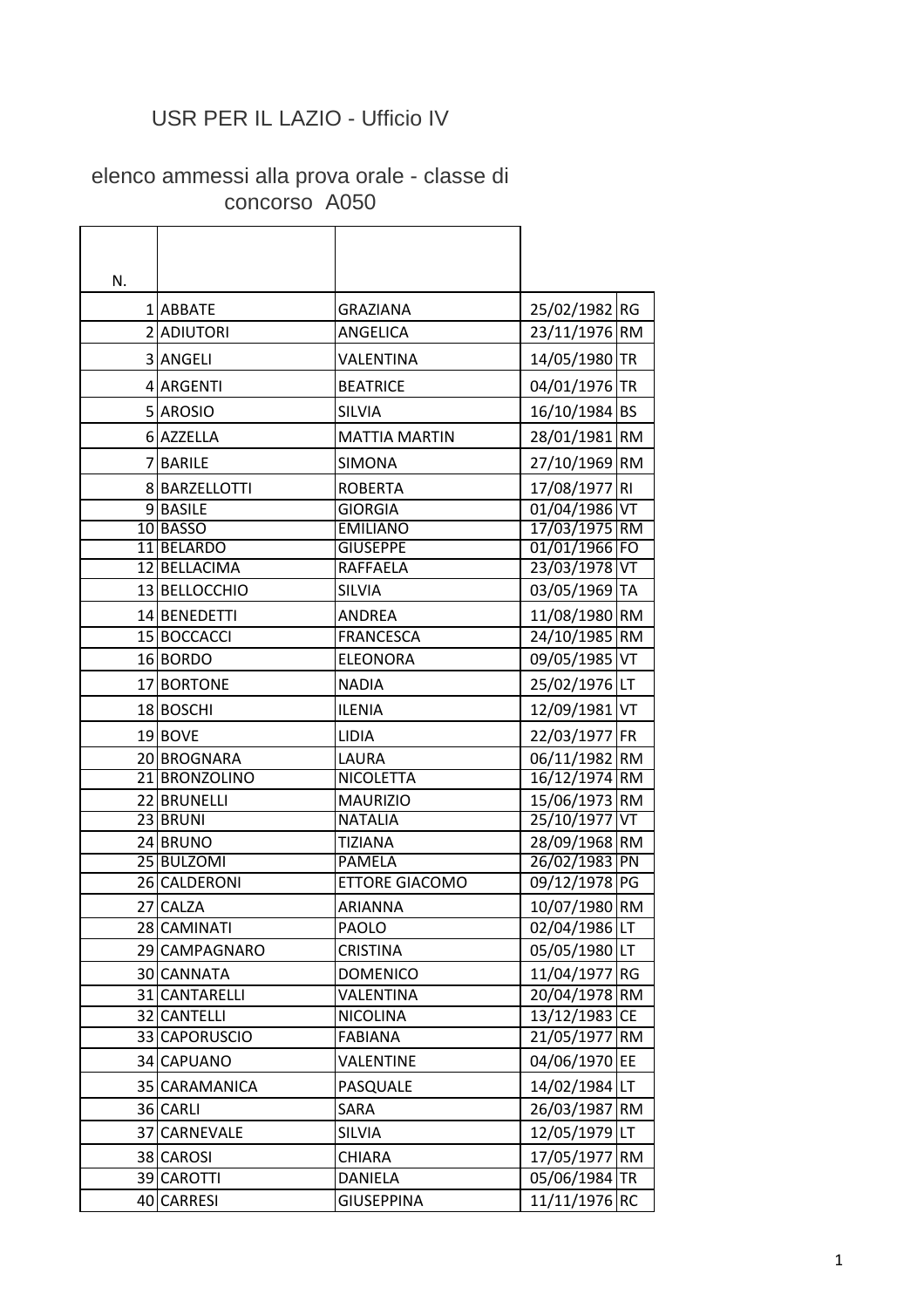| 41 CASANI                      | <b>DANIELA</b>                  | 19/10/1978 VT                  |    |
|--------------------------------|---------------------------------|--------------------------------|----|
| 42 CASELLA                     | <b>ANNA RITA</b>                | 17/02/1976 RM                  |    |
| 43 CASERTA                     | <b>DOMENICO</b>                 | 22/05/1980 NA                  |    |
| 44 CASINI                      | <b>GIULIA</b>                   | 06/02/1984 RM                  |    |
| 45 CASTIGLIONE                 | <b>NICOLETTA</b>                | 16/01/1982 CT                  |    |
| 46 CATANZARO                   | <b>IRENE</b>                    | 30/09/1978 PA                  |    |
| 47 CECCARELLI                  | <b>DONATELLA</b>                | 24/04/1979 VT                  |    |
| 48 CECERE                      | <b>NUNZIA</b>                   | 31/08/1984 NA                  |    |
| 49 CELLINI                     | <b>SIMONETTA</b>                | 16/05/1968 RM                  |    |
| 50 CIAMBELLA                   | LETIZIA                         | 07/07/1981 VT                  |    |
| 51 CIANCARELLA                 | VALERIA                         | 13/08/1983 RM                  |    |
| 52 CIANFANELLI                 | ALESSANDRO                      | 27/02/1980 RM                  |    |
| 53 CIARDO                      | SONIA                           | 15/04/1980 LE                  |    |
| 54 CIARLARIELLO                | <b>PAMELA</b>                   | 13/06/1982 CB                  |    |
| 55 CICILIANI                   | <b>KETY</b>                     | 03/07/1973 AN                  |    |
| 56 CIONCI                      | <b>ANDREA</b>                   | 28/08/1975 VT                  |    |
| 57 CITTADINO                   | <b>ROSALBA</b>                  | 01/06/1980 CZ                  |    |
| 58 CIUFFINI                    | LAURA                           | 07/02/1972 RM                  |    |
| 59 CLOROFORMIO                 | LEA                             | 15/12/1984 PZ                  |    |
| 60 CLUCHER                     | <b>GIAN GUIDO</b>               | 21/12/1956 RM                  |    |
| 61 COCCO                       | <b>ELISA</b>                    | 27/01/1981 RM                  |    |
| 62 COIRA                       | <b>MAURIZIO</b>                 | 15/08/1983 FR                  |    |
| 63 CONTE                       | <b>NICOLETTA</b>                | 19/03/1982 LE                  |    |
| 64 CORNETTA                    | <b>TOMMASO</b>                  | 29/06/1973 RM                  |    |
| 65 CORSI                       | <b>ELISA</b>                    | 11/02/1983 RM                  |    |
| 66 COTRONEO                    | <b>EMANUELA</b>                 | 05/02/1981 RM                  |    |
| 67 CUGLIARI                    | <b>DOMENICO</b>                 | 30/05/1982 VV                  |    |
| 68 CUPINI                      | <b>FRANCESCO</b>                | 03/10/1981 FR                  |    |
| 69 CURCIO                      | <b>LIVIA</b>                    | $11/10/1981$ LT                |    |
| 70 D'ARPINO                    | <b>TATIANA</b>                  | 14/02/1977 FR                  |    |
| 71 D'AURO                      | <b>GIGLIOLA</b>                 | 19/04/1976 RM                  |    |
| 72 D'IMPERIO                   | <b>MARCO</b>                    | 06/02/1977 CB                  |    |
| 73 D'ORAZIO                    | <b>MELANIA</b>                  | 04/10/1971 RM                  |    |
| 74 D'OTTAVIO                   | <b>MARIA CLAUDIA</b>            | 18/06/1975 RM                  |    |
| 75 DAMIANO                     | <b>SIMONE</b>                   | 30/07/1979 RM                  |    |
| 76 DE CANIO                    | <b>PAOLA</b>                    | 28/04/1983 MT                  |    |
| 77 DE FANIS                    | <b>CRISTINA</b>                 | 08/07/1985 PE                  |    |
| 78 DE FRANCESCO                | <b>STEFANO</b>                  | 25/08/1979 NA                  |    |
| 79 DE LUCA                     | <b>SILVIA</b>                   | 23/05/1988 RM                  |    |
| 80 DE MARCO                    | <b>MANOLA</b>                   | 25/12/1976 RM                  |    |
| 81 DE MARCO                    | <b>NADIA</b>                    | 06/07/1976 SA                  |    |
| 82 DE PASCALIS                 | <b>MARCO</b>                    | 20/05/1962 RM                  |    |
| 83 DE SILLO<br>84 DELLE FRATTE | <b>ROBERTA</b><br><b>CHIARA</b> | 11/04/1980 RM<br>09/11/1972 RM |    |
| 85 DELOGU                      | <b>MARISA</b>                   | 28/05/1968 VT                  |    |
| 86 DENORA                      | PAOLA SILVIA                    | 10/05/1973 BA                  |    |
| 87 DI BUONO                    | MARILENA                        | 24/05/1985 CB                  |    |
| 88 DI DOMENICANTONIO           | <b>CHIARA</b>                   | 25/04/1977 RM                  |    |
| 89 DI FRANCESCO                | LAURA                           | 02/04/1979 TE                  |    |
|                                |                                 |                                |    |
| 90 DI FRONZO                   | <b>MARGARET</b>                 | 25/11/1987                     | AV |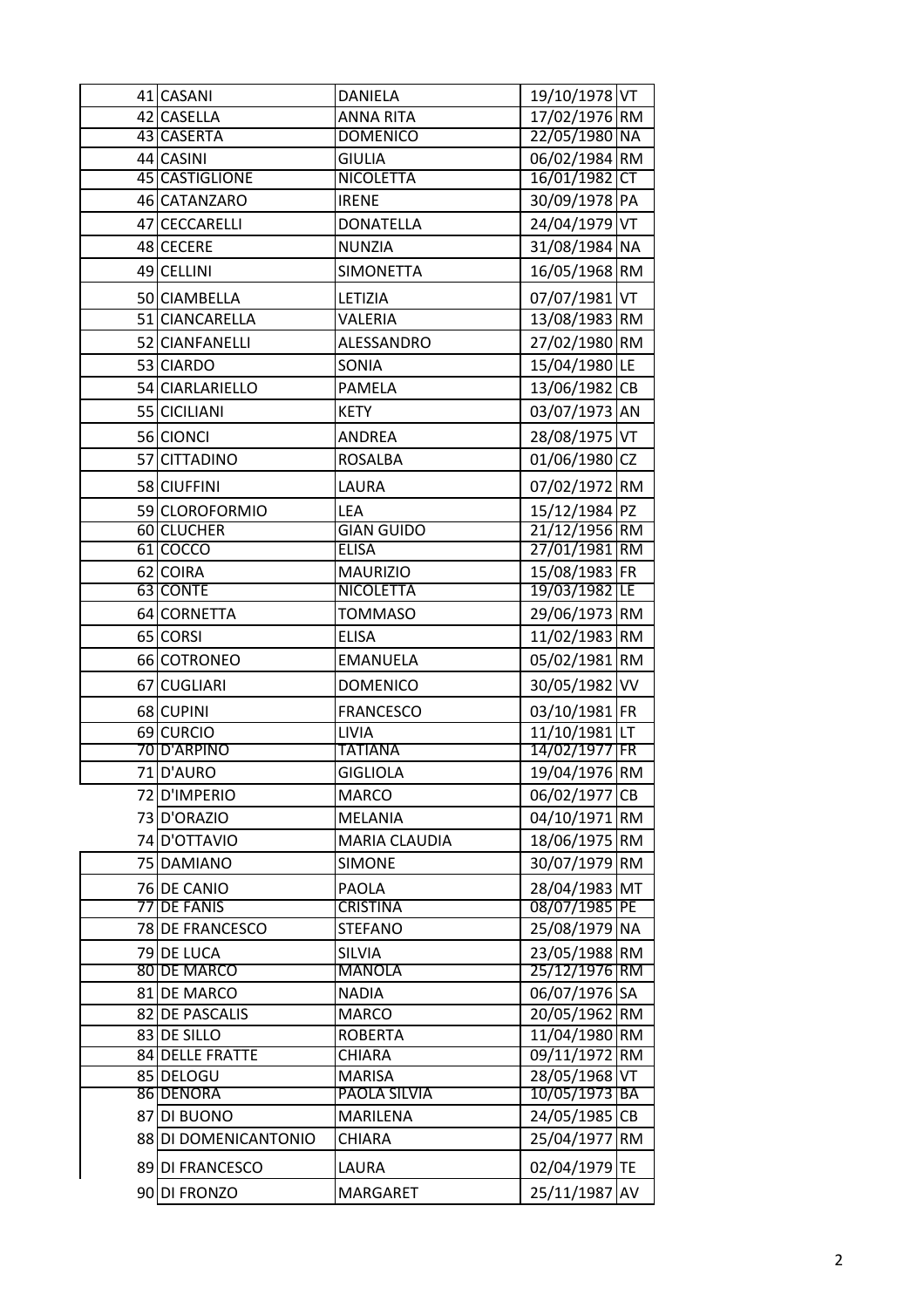| 91 DI GIACOMO    | <b>DANIKA</b>        | 31/07/1983 IS |  |
|------------------|----------------------|---------------|--|
| 92 DI GIULI      | <b>CHIARA</b>        | 06/01/1986 TR |  |
| 93 DI LAZZARO    | <b>ANTONELLA</b>     | 29/11/1966 NA |  |
| 94 DI MATTEO     | <b>NICOLA</b>        | 10/03/1987 IS |  |
| 95 DI MENNA      | <b>ALESSIA</b>       | 10/07/1979 FR |  |
| 96 DI NITTO      | <b>MARCO</b>         | 15/12/1981 RM |  |
| 97 DI NUZZO      | ANDREA               | 06/04/1985 CE |  |
| 98 DOBROWOLNY    | <b>GABRIELLA</b>     | 07/04/1973 RM |  |
| 99 ELISEO        | <b>ANTONIETTA</b>    | 19/03/1965 SA |  |
| 100 ERAMO        | SARA LETIZIA MARIA   | 23/10/1980 RM |  |
| 101 EVANGELISTI  | <b>MATTEO</b>        | 20/11/1982 RM |  |
| 102 FABBRI       | <b>CLAUDIA</b>       | 07/10/1976 RM |  |
| 103 FALASCA      | <b>PATRIZIA</b>      | 25/04/1977 IS |  |
| 104 FEDERICO     | <b>MARIA GRAZIA</b>  | 06/10/1976 BR |  |
| 105 FERRARI      | <b>FRANCESCO</b>     | 05/10/1978 VT |  |
| 106 FERRERI      | <b>TULLIA</b>        | 10/10/1978 CE |  |
| 107 FERRI        | ALESSANDRA           | 28/09/1982 CB |  |
| 108 FIACCHI      | <b>MICHELA</b>       | 09/12/1980 RM |  |
| 109 FICHERA      | <b>IMMA</b>          | 05/01/1987 NA |  |
| 110 FIORILLO     | <b>ANNARITA</b>      | 04/07/1981 LT |  |
| 111 FOCACCETTI   | <b>CHIARA</b>        | 07/01/1978 RM |  |
| 112 FORMISANO    | <b>GIULIA</b>        | 21/10/1985 NA |  |
| 113 FORNARI      | <b>ANNA RITA</b>     | 20/05/1984 RM |  |
| 114 FRANCESCA    | <b>ROBERTO</b>       | 25/12/1983 RM |  |
| 115 FRANCESCHINI | <b>DEBORA</b>        | 19/09/1980 CB |  |
| 116 GASPARINI    | <b>MICHELA</b>       | 11/04/1989 RM |  |
| 117 GATTA        | <b>TANIA</b>         | 30/05/1973 RM |  |
| 118 GELOSIA      | <b>MATTIA</b>        | 26/08/1986 PG |  |
| 119 GENNUSA      | <b>ROSALIA</b>       | 05/12/1984 TP |  |
| 120 GIANNETTI    | LAURA                | 13/09/1968 VT |  |
| 121 GIANNINI     | <b>ELISA</b>         | 27/08/1973 RM |  |
| 122 GIANNITELLI  | <b>CECILIA</b>       | 06/03/1963 RM |  |
| 123 GIGLIARELLI  | LILIA                | 14/09/1981 PG |  |
| 124 GIOACCHINI   | <b>PATRIZIA</b>      | 30/06/1961 VT |  |
| 125 GIORDANI     | <b>MARIA</b>         | 22/11/1977 FR |  |
| 126 GRANA        | <b>MARIO</b>         | 05/11/1971 RM |  |
| 127 GRASSELLI    | CHIARA               | 27/08/1988 TR |  |
| 128 GROSSI       | <b>MARIA ROSARIA</b> | 17/05/1978 FR |  |
| 129 GUADAGNO     | <b>DANIELA</b>       | 22/08/1977 ME |  |
| 130 GUARRERA     | LAURA                | 19/05/1970 RM |  |
| 131 IADEVAIA     | VALENTINA            | 26/04/1973 RM |  |
| 132 IAFELICE     | <b>ROBERTO</b>       | 08/08/1962 CB |  |
| 133 INDELICATO   | <b>STEFANIA</b>      | 17/06/1984 RM |  |
| 134 LANOTTE      | <b>MARIA GAETANA</b> | 06/09/1985 PZ |  |
| 135 LATINI       | SARA                 | 14/11/1983 RM |  |
| 136 LATTANZI     | CHIARA               | 14/11/1987 RM |  |
| 137 LECCI        | <b>AGNESE</b>        | 24/03/1982 RI |  |
| 138 LEPORE       | <b>ILARIA</b>        | 19/04/1985 NA |  |
| 139 LEPRE        | <b>TIZIANA</b>       | 05/01/1984 SA |  |
| 140 LILLI        | LORENA               | 14/09/1975 PG |  |
|                  |                      |               |  |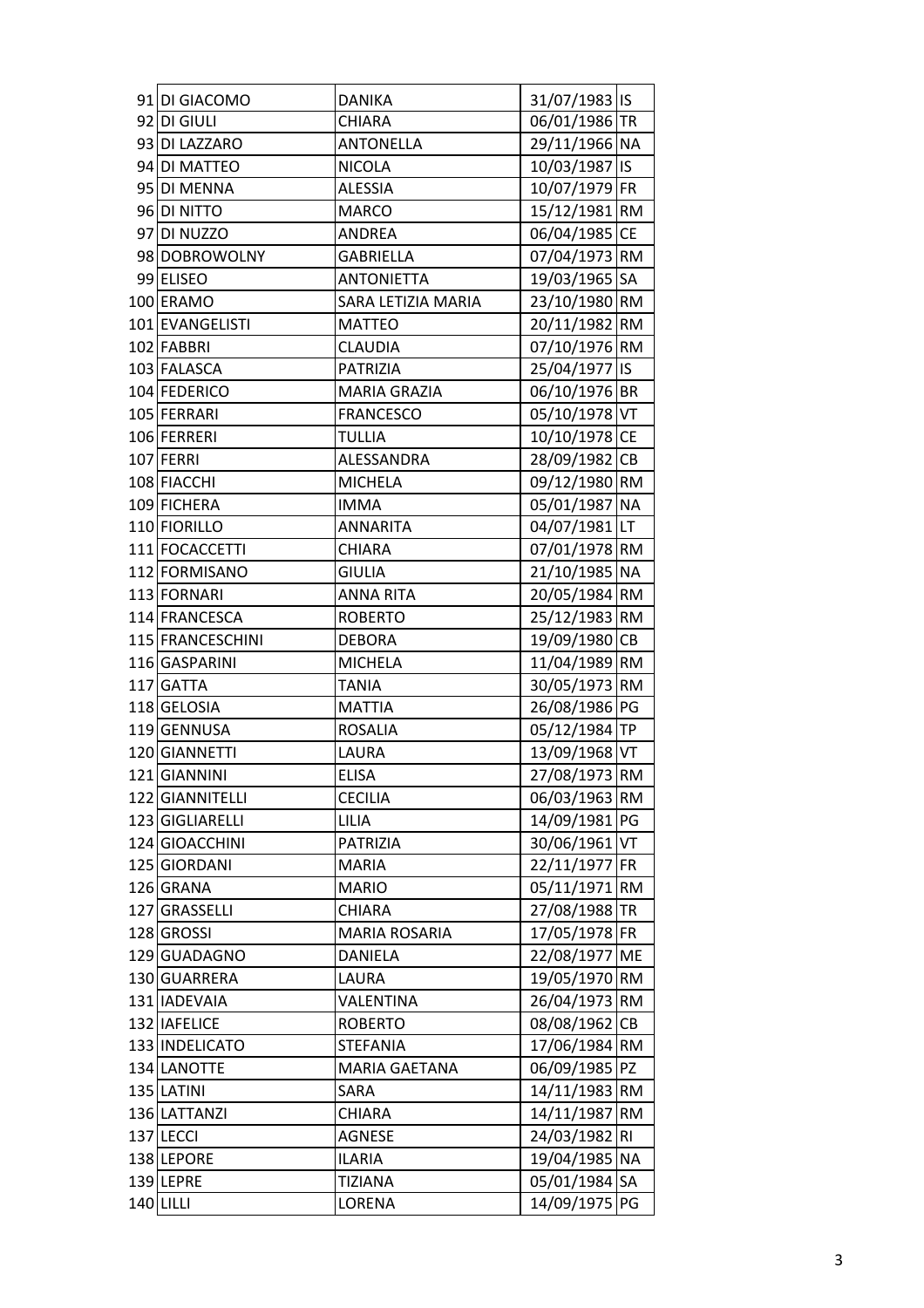| 141 LO GATTO      | <b>ANNIE</b>         | 30/01/1976 RM                  |  |
|-------------------|----------------------|--------------------------------|--|
| 142 LOMBARDI      | <b>FEDERICA</b>      | 21/06/1976 RM                  |  |
| 143 LORUSSO       | <b>MARINA</b>        | 24/02/1977 MT                  |  |
| 144 LOY           | <b>MASSIMO</b>       | 22/11/1966 RM                  |  |
| 145 LUPI          | <b>ADRIANO</b>       | 31/03/1978 RM                  |  |
| 146 MACCARRI      | <b>ISABEL</b>        | 27/06/1984 PG                  |  |
| 147 MAGGINI       | <b>ALBERTO</b>       | 03/11/1983 RM                  |  |
| 148 MAGLIUOLO     | MARIELLA             | 03/04/1976 RM                  |  |
| 149 MANCINI       | <b>ELENA</b>         | 10/10/1969 LT                  |  |
| 150 MANCUSI       | CARLOTTA             | 16/04/1981 RM                  |  |
| 151 MANNO         | ANDREA ANGELO        | 08/07/1973 VV                  |  |
| 152 MARCANTONI    | <b>DAIANA</b>        | 23/10/1981 RM                  |  |
| 153 MARCELLETTI   | <b>SIMONE</b>        | 08/05/1982 RM                  |  |
| 154 MARI          | <b>BARBARA</b>       | 08/08/1978 RM                  |  |
| 155 MARIANI       | <b>FEDERICA</b>      | 29/06/1985 VT                  |  |
| 156 MARIANI       | <b>LORENZO</b>       | 01/06/1982 PG                  |  |
| 157 MARIANO       | <b>MILENA</b>        | 10/07/1984 ME                  |  |
| 158 MARMO         | <b>ROSA</b>          | 17/01/1982 MT                  |  |
| 159 MARTINI       | <b>CHIARA</b>        | 01/12/1980 RM                  |  |
| 160 MASSETTI      | SUSANNA              | 26/08/1976 PG                  |  |
| 161 MASSIMI       | <b>ARIANNA</b>       | 08/11/1983 RM                  |  |
| 162 MATTUCCI      | <b>CAMILLA</b>       | 03/11/1988 RM                  |  |
| 163 MAURA         | <b>MICHELA</b>       | 09/08/1982 RM                  |  |
| 164 MAZZANTI      | <b>ALICE</b>         | 08/03/1982 RM                  |  |
| 165 MAZZONE       | <b>ANNA MARIA</b>    | 07/05/1965 CS                  |  |
| 166 MOLINARI      | <b>ILARIA</b>        | 28/06/1982 RM                  |  |
| 167 MONACO        | <b>BARBARA</b>       | 06/05/1978 CS                  |  |
| 168 MONACO        | MADDALENA            | 11/12/1981 IS                  |  |
| 169 MONTE         | SARA                 | 08/06/1987 RM                  |  |
| 170 MONTECCHIANI  | <b>CELESTE</b>       | 12/09/1987 PG                  |  |
| 171 MORETTI       | <b>SABRINA</b>       | 14/08/1986 RM                  |  |
| 172 NATIVIO       | <b>GIUSEPPE</b>      | 25/03/1980 RM                  |  |
| 173 NOBILE        | ALESSANDRO           | 25/11/1983 RM                  |  |
| 174 NOCELLA       | <b>FRANCESCA</b>     | 05/11/1987 LT                  |  |
| 175 ODORISIO      | <b>TERESA</b>        | 17/02/1962 RM                  |  |
| 176 PACELLA       | <b>AURORA</b>        | 01/03/1986 PZ                  |  |
| 177 PAGLIAROLI    | <b>FRANCESCA</b>     | 17/04/1979 RM                  |  |
| 178 PAGNIELLO     | <b>BARBARA</b>       | 16/05/1974 TR                  |  |
| 179 PALAZZINO     | <b>MARIA CELESTE</b> | 30/01/1969 RM                  |  |
| 180 PALMIERI      | <b>ANNA</b>          | 22/09/1975 CE                  |  |
| 181 PALOMBI       | VALERIA              | 12/07/1976 LT                  |  |
| 182 PALUMBO       | CARLA                | 26/06/1987 LE                  |  |
| 183 PALUMBO       | <b>MILENA</b>        | 30/04/1975 RM                  |  |
| 184 PANETTA       | <b>BARBARA</b>       | 06/10/1971 RM                  |  |
| 185 PAPA          | <b>VINCENZA</b>      | 02/07/1979 IS                  |  |
| 186 PASCASI       | <b>MANUEL</b>        |                                |  |
| 187 PASSACANTANDO | <b>DARIA</b>         | 18/03/1972 RI<br>25/05/1984 RM |  |
| 188 PELLEGRINI    | <b>BARBARA</b>       | 01/01/1976 FR                  |  |
|                   |                      |                                |  |
| 189 PELLICCIONI   | <b>ILARIA</b>        | 25/05/1979 RM                  |  |
| 190 PELOSI        | LAURA                | 08/11/1972 RM                  |  |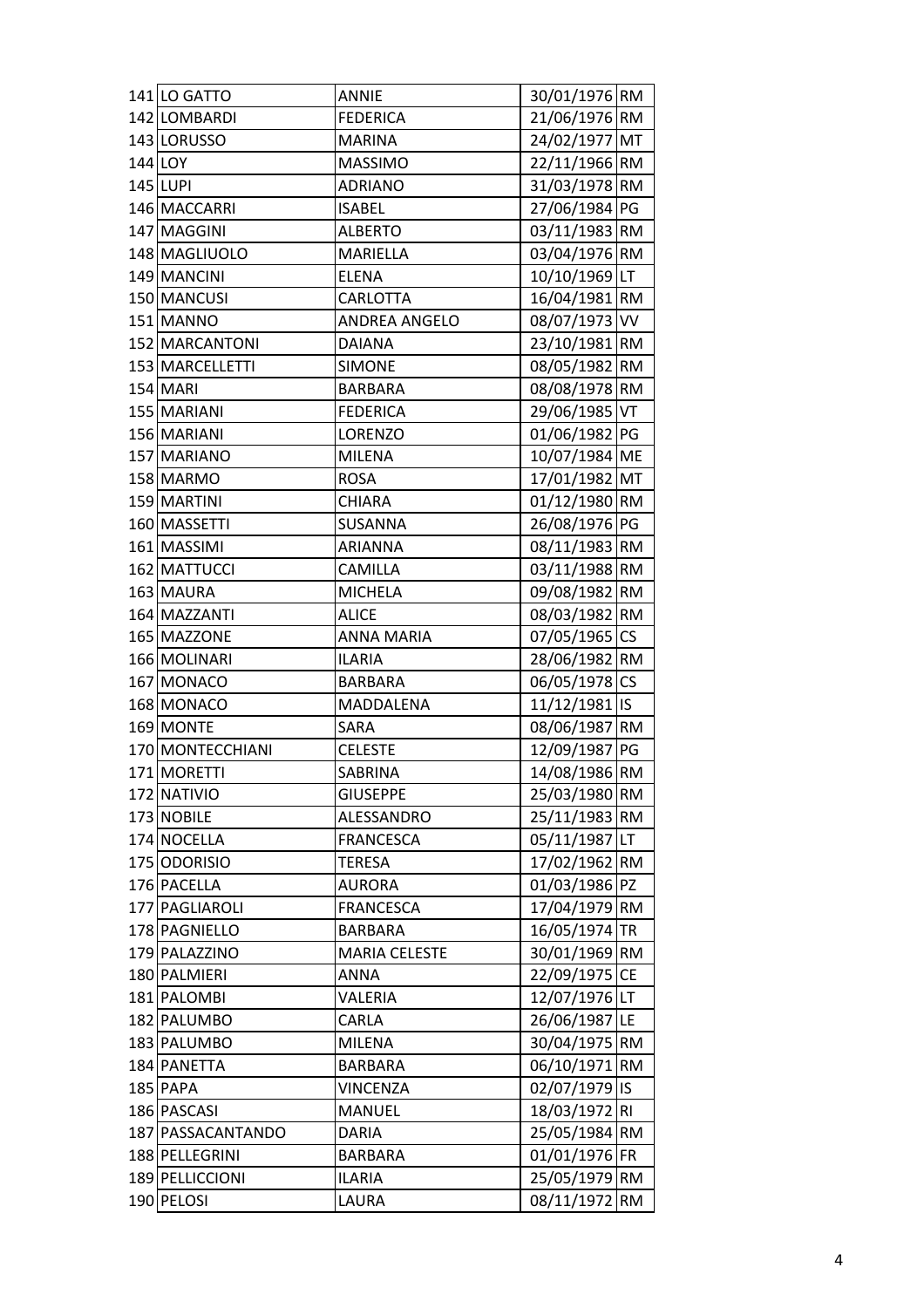| 191 PENNACCHIA      | <b>CRISTINA</b>           | 20/02/1986 FR |           |
|---------------------|---------------------------|---------------|-----------|
| 192 PEPE            | <b>GAETANO</b>            | 19/06/1974 VT |           |
| 193 PETRIANNI       | <b>FEDERICA</b>           | 29/05/1981 RM |           |
| 194 PETRILLO        | <b>ANTONIETTA</b>         | 26/06/1980 BN |           |
| 195 PETRONE         | <b>MARTA</b>              | 01/05/1985 PZ |           |
| 196 PEZZOLA         | <b>SILVIA</b>             | 07/08/1982 FR |           |
| 197 PIERALISI       | <b>ROBERTA</b>            | 27/04/1989 RM |           |
| 198 PIERGENTILI     | <b>RITA</b>               | 22/04/1975 RM |           |
| 199 PIZZUTI PICCOLI | <b>ANTONIO</b>            | 14/05/1973 RM |           |
| 200 POMPEI          | <b>FIORENZA</b>           | 04/10/1968 RM |           |
| 201 PRIMAVERA       | <b>PAOLO</b>              | 08/02/1975 RM |           |
| 202 RADUCCI         | <b>FRANCESCO</b>          | 04/03/1981 CH |           |
| 203 RAVAIOLI        | <b>FULVIO</b>             | 04/01/1980 RM |           |
| 204 REALE           | <b>ANTONIO</b>            | 24/12/1977 FR |           |
| 205 REGNANI         | <b>MARTINA</b>            | 14/02/1979 RM |           |
| 206 REIBALDI        | <b>ANTONELLO</b>          | 26/04/1985 RM |           |
| 207 RISPOLI         | <b>MARIA</b>              | 31/03/1964 NA |           |
| 208 ROCCHI          | LETIZIA                   | 10/04/1979 VT |           |
| 209 ROCCHI          | VALENTINA                 | 25/09/1982 GR |           |
| 210 ROSATI          | ANNALISA                  | 18/09/1980 FR |           |
| 211 ROSATI          | <b>GIORGIA</b>            | 16/02/1984 RM |           |
| 212 ROSCILLI        | <b>SIMONA</b>             | 22/01/1978 FR |           |
| 213 ROSSI           | <b>FRANCESCO GIUSEPPE</b> | 14/11/1981 RM |           |
| 214 ROSSI           | <b>STEFANIA</b>           | 26/02/1979 AQ |           |
| 215 RUMOLO          | <b>ARIANNA</b>            | 21/07/1984 RM |           |
| 216 RUSSO           | MARIANGELA                | 12/05/1987 IS |           |
| 217 SABBATINI       | <b>VILMA</b>              | 23/08/1960 MC |           |
| 218 SACCHETTI       | <b>PAMELA</b>             | 26/11/1976 RM |           |
| 219 SACCO           | <b>ANTONELLA</b>          | 22/01/1975 RC |           |
| 220 SAJEVA          | ANGELA                    | 28/05/1983 RM |           |
| 221 SALINAS         | <b>EMANUELE</b>           | 10/10/1987 RM |           |
| 222 SALVITTI        | <b>TULLIA</b>             | 07/06/1982 RM |           |
| 223 SARAGOSA        | <b>MARIA ROSARIA</b>      | 28/10/1977 FR |           |
| 224 SCAFETTA        | <b>GAIA</b>               | 07/03/1978 LT |           |
| 225 SCUDIERO        | <b>IVAN</b>               | 11/03/1982 BN |           |
| 226 SORRENTINO      | <b>ELEONORA</b>           | 21/01/1978 MN |           |
| 227 SPARAGO         | MARIA LIBERA              | 26/09/1984 CE |           |
| 228 SPATARO         | ALESSANDRO                | 28/11/1988 CS |           |
| 229 SPOGNARDI       | SARA                      | 24/04/1987 IS |           |
| 230 STECCA          | <b>CLAUDIA</b>            | 19/05/1983 RM |           |
| 231 SUCCI           | <b>MARIA CRISTINA</b>     | 23/12/1971 LT |           |
| 232 TARASCO         | SAVERIO                   | 22/12/1977 MT |           |
| 233 TARQUINI        | <b>FLAVIO</b>             | 18/10/1972 RM |           |
| 234 TAVIANI         | <b>ELISA</b>              | 06/01/1978 RM |           |
| 235 TOMASSETTI      | <b>FRANCESCA</b>          | 08/07/1986 AQ |           |
| 236 TOMASSINI       | ALESSIA                   | 08/01/1980 VT |           |
| 237 TOMBOLILLO      | VANESSA                   | 02/08/1984 LT |           |
| 238 TRAPANI         | LAURA                     | 09/11/1981 RM |           |
| 239 TRECALLI        | <b>ALBERTO</b>            | 29/11/1982    | <b>CT</b> |
| 240 TRIGNETTI       | <b>MARIA</b>              | 02/05/1980 RM |           |
|                     |                           |               |           |